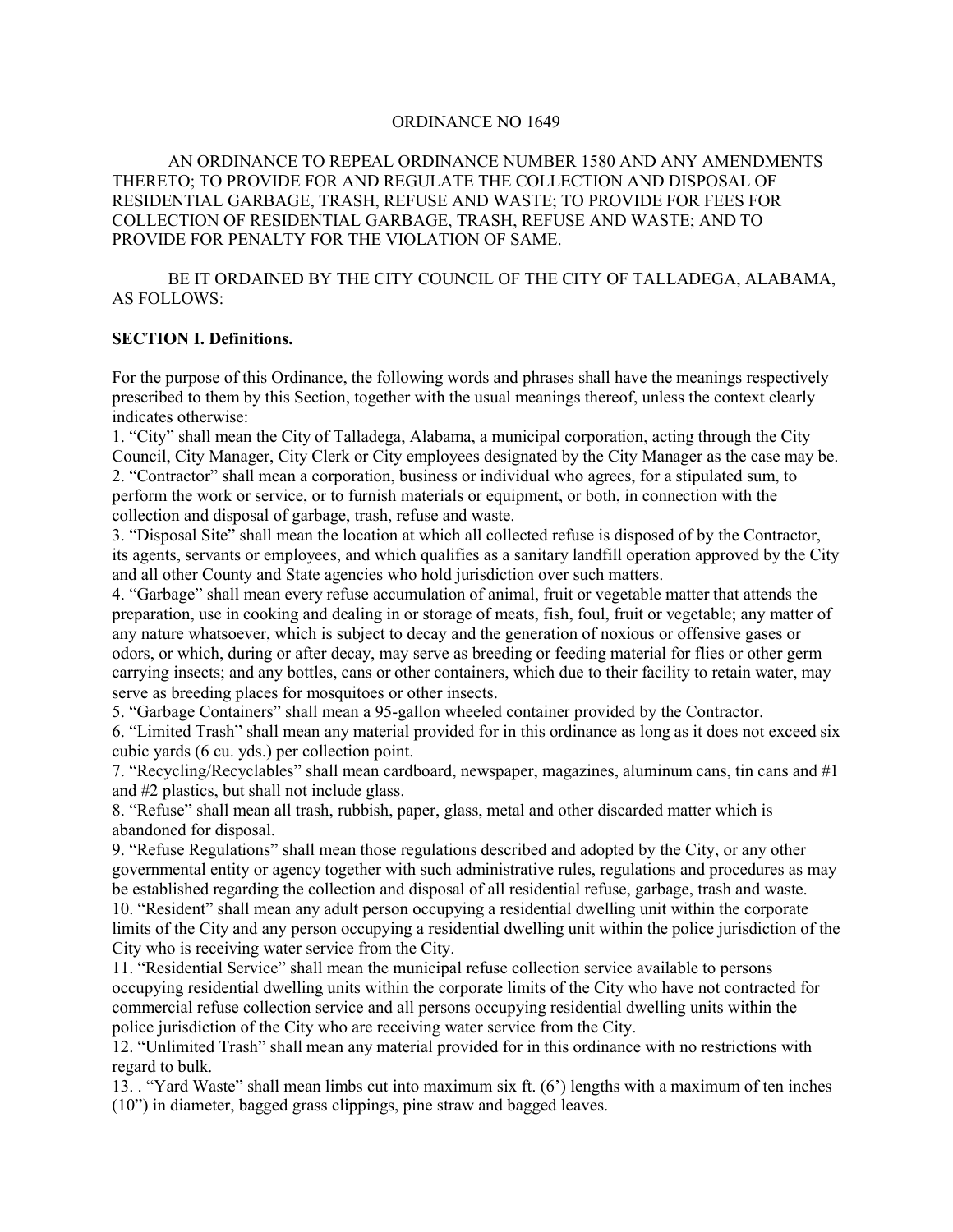### **SECTION II. Garbage Collection.**

1. Every resident shall be required to use residential service and to pay the fees due therefor unless they have contracted for commercial refuse collection service and furnish evidence of such contract to the City Manager or the City Manager's designee. Each resident receiving residential service shall be furnished, by the City or its Contractor, a garbage container as approved by the City.

2. The City shall establish weekly scheduled residential service and may amend the schedule from time to time.

3. Each adult resident shall be responsible for placing all household garbage in the appropriate furnished garbage container and placing the garbage container beside the curb of the street, or adjacent to the street if no curb exists, of each residence for a period of up to and including two (2) days prior to the day designated (a total of three days per week) by the City for the pick-up of the resident's garbage.

4. It shall be unlawful to allow any garbage container or garbage to remain along the curb/street at any time other than the three days heretofore specified.

5. It shall be unlawful to place household garbage on top of or beside the furnished garbage container regardless if such garbage is placed in any other type container or bag.

6. It shall be unlawful for any person to remove the furnished garbage container from the property of that person to which it was furnished and it shall also be unlawful to damage, destroy, or disfigure any such garbage container provided for residential garbage service.

7. Any resident who due to disabling condition is unable to properly transport the furnished garbage container to the curb in front of the resident's respective residence, may apply for special rear door service. To be eligib1e for such service, the City must certify that all occupants of said residence are unable to transport said garbage container to the curb/street side in front of their respective residence.

(A). The City Manager's office shall prepare the necessary applications for said special service and the City Manager, or the City Manager's designee, shall approve all applications. Said applications may be approved for such period of time as may be proper to comply with the provisions hereof. In the event the City Manager denies any application for special rear door service, a majority of the City Council may grant said application.

(B). Any person submitting such an application for special service which contains false or misleading information shall be guilty of a violation of this Ordinance and shall be punished in accordance with the provisions thereof.

8. It shall be unlawful for any person to dump, spill or in any way intentionally cause the contents of any garbage container to be spilled or scattered outside the garbage container. Each such act shall be deemed a separate offense and punishable as provided herein.

#### **SECTION III. Yard Waste/Trash/Refuse (Limited and Unlimited) Collection.**

1. The City shall establish a weekly pick up schedule for refuse, yard waste, limited trash and unlimited trash. This scheduled pick up will be the same as scheduled for residential garbage. Residents (except as noted hereinafter) will be allowed to place refuse, yard waste and limited or unlimited trash beside curb of the street, or adjacent to the street if no curb exists, of each residence for a period of up to and including two (2) days prior to the day designated (a total of three days per week) by the City for the pick-up of the refuse, yard waste, limited trash and unlimited trash.

2. All residential refuse, yard waste, limited trash and unlimited trash shall be deposited for pick up by the City adjacent to, and within the right-of-way of, the public street upon which the resident's property abuts, but not in the paved, improved or traveled portion of a public street or gutter thereof.

3. All residential yard waste comprised of grass clippings, leaves and/or pine straw shall be contained for pick up by the City, as provided herein, and the containers thereof shall be deposited adjacent to, and within the right-of-way of, the public street upon which the resident's properly abuts. The containers shall be suitable paper or plastic trash bags, which shall meet or exceed the following specifications:

(A). PC-SOS (square bottom bags, 16" x 12" x 35") 2/50 (two ply fifty pound wet strength; each ply natural craft wet strength paper with water repellent glue;) or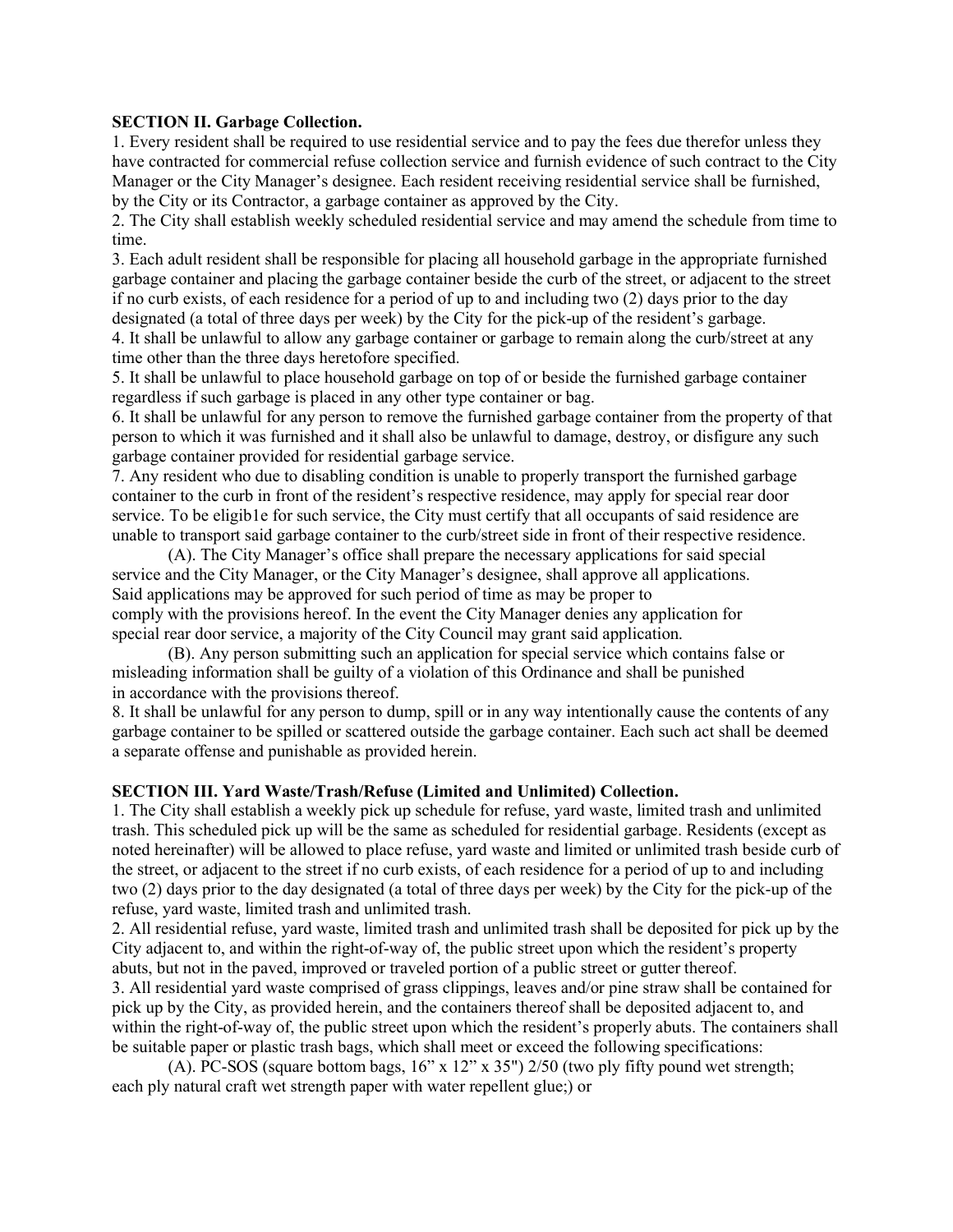(B). Heavy Duty plastic trash can liners thirty gallon capacity or larger. All bags shall be tightly closed with suitable fastening devices.

4. Those citizens who do not wish to utilize bags, may purchase, directly from the contractor, an additional 95-gallon garbage container at the current rate. Grass clippings, leaves and/or pine straw may be placed in these containers. Such additional container shall be placed at approved curb site during the same 3-day period as approved for residential garbage pick-up for that location.

5. It shall be unlawful for any person to place any refuse, yard waste, limited trash and unlimited trash at or along the curb/street right-of-way except on the scheduled days.

6. It shall be unlawful for any person, property owner and/or contractor, undertaking any property or lawn maintenance, including, but not limited to: tree trimming/cutting, grass cutting, and shrub trimming, to place any yard waste, trash or debris generated from such work on the curb, street or City right- of-way. The owner and/or contractor is responsible for disposing of this material.

7. It shall be unlawful for any person owning or managing any rental property of any kind, including, but not limited to: housing projects, apartments, single residences and mobile home parks, to place refuse, yard waste, limited trash and unlimited trash accumulated when cleaning up their property vacated by a tenant, on the curb and/or City right-of-ways. The rental property owner/agent is responsible for properly disposing of this material.

8. It shall be unlawful for any person, property owner and/or contractor, undertaking any building, refurbishing, demolition or work of any kind upon any building or structure of any kind, to place any trash, building materials and debris which accumulates upon the premises where such work is being undertaken, on the curb, street or City right-of-way. The owner and/or contractor is responsible for disposal of this material as provided otherwise by law.

### **SECTION IV. Fees.**

1. It shall be the duty of any person, firm or corporation receiving residential service to pay the charges for residential service whether billed or otherwise.

2. Commencing with the service to be rendered starting on the adoption of this ordinance, and continuing thereafter until amended, the following charges will be collected by the City of Talladega, Alabama, for the collection, hauling and disposal of residential refuse, yard waste, limited trash and unlimited trash as defined in this ordinance: The collection rate for residential service shall be as follows: \$18.95 per month for the term of the first year following the adoption of this ordinance; \$19.95 per month for the second year following the adoption of this ordinance; and \$20.95 per month for the third year following the adoption of this ordinance. Thereafter, the collection rate may be changed from time to time by the City Council by amendment to this ordinance.

3. Persons responsible for maintaining housing projects, apartment complexes with more than six units or dormitories or other like multiple residences may obtain commercial service as shall be approved by the City. Any such facility having obtained permission for the use of commercial service shall not be charged for the collection of residential garbage.

4. Any exemptions granted to any resident for the waiver of the charges as provided for herein, must he approved by the City Manager and a majority of the City Council.

### **SECTION V. Penalties for Violation.**

1. Any person violating any of the provisions of this ordinance or any section or provision hereof, or any person doing any act or thing declared by this ordinance to be unlawful, shall be guilty of a misdemeanor; and upon conviction, shall be punished as follows: the first offense shall be a fine of \$25.00; the second offense shall be a fine of \$50.00; the third offense shall be a fine of \$100.00. Each violation shall be considered a separate offense.

### **SECTION VI. Miscellaneous.**